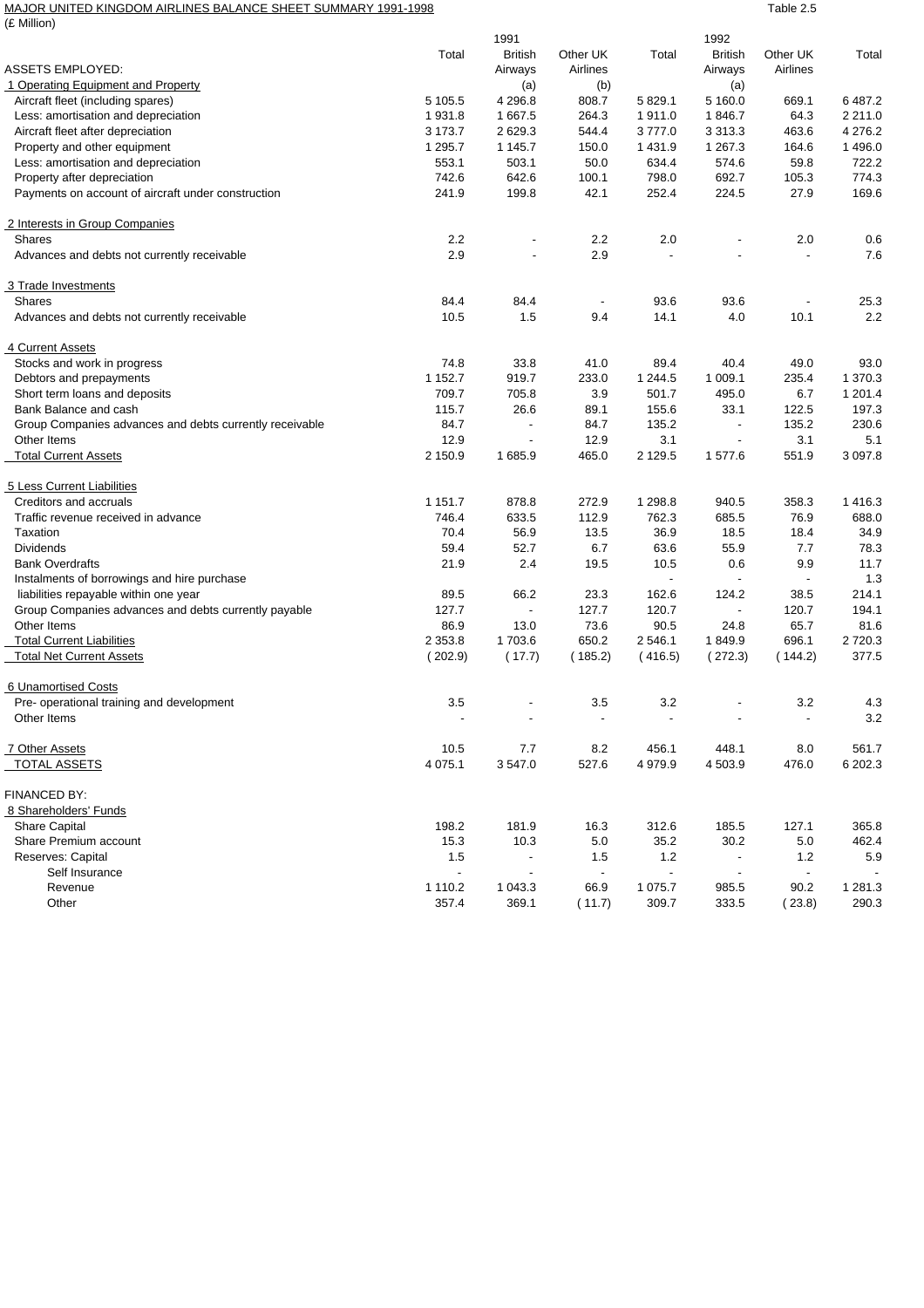Table 2.5 cont

| 1993                      |                      |               | 1994<br><b>British</b>   |                      |             | 1995                              |                      |                          | 1996                      |                          |
|---------------------------|----------------------|---------------|--------------------------|----------------------|-------------|-----------------------------------|----------------------|--------------------------|---------------------------|--------------------------|
| <b>British</b><br>Airways | Other UK<br>Airlines | Total         | Airways                  | Other UK<br>Airlines | Total       | <b>British</b><br>Airways         | Other UK<br>Airlines | Total                    | <b>British</b><br>Airways | Other UK<br>Airlines     |
| (a)                       | (c)                  |               | (a)                      |                      |             | (a)                               | (d)                  |                          | (a)                       |                          |
| 5 809.0                   | 678.2                | 7738.7        | 7 0 8 4.4                | 654.2                | 8 2 8 8.2   | 7 505.2                           | 782.9                | 9 2 2 0.0                | 8 3 0 4.5                 | 915.6                    |
| 2 0 0 2.4                 | 208.6                | 2543.1        | 2 3 0 6.0                | 237.1                | 2897.1      | 2 5 6 3.1                         | 334.0                | 3 162.3                  | 2817.6                    | 344.8                    |
| 3 806.6                   | 469.6                | 5 1 9 5.5     | 4 7 7 8 . 4              | 417.1                | 5 3 9 1 . 1 | 4 9 4 2.1                         | 448.9                | 6 0 57.7                 | 5 4 8 6.9                 | 570.8                    |
| 1 3 2 4 . 0               | 172.0                | 1735.2        | 1 552.8                  | 182.4                | 1 908.0     | 1702.4                            | 205.6                | 2 173.9                  | 1 907.7                   | 266.2                    |
| 652.4                     | 69.8                 | 623.9         | 545.1                    | 78.8                 | 695.9       | 602.9                             | 93.0                 | 783.6                    | 656.9                     | 126.7                    |
| 671.6                     | 102.6                | 1 1 1 1 . 7   | 1 007.7                  | 104.0                | 1 2 1 2.5   | 1 0 9 9.5                         | 113.0                | 1 390.3                  | 1 250.8                   | 139.5                    |
| 169.2                     | 0.4                  | 416.7         | 376.9                    | 39.9                 | 861.3       | 783.8                             | 77.5                 | 907.3                    | 850.7                     | 56.6                     |
|                           |                      |               |                          |                      |             |                                   |                      |                          |                           |                          |
|                           | 0.6                  | 0.6           |                          | 0.6                  | 0.7         |                                   | 0.7                  | 7.1                      |                           | 7.1                      |
|                           | 7.6                  | 7.2           |                          | 7.2                  | 46.5        |                                   | 18.8                 | 61.4                     |                           | 61.4                     |
| 25.3                      |                      | 26.8          | 26.8                     |                      | 31.2        | 31.2                              |                      | 285.0                    | 285.0                     |                          |
| 2.2                       |                      | 2.7           | 2.3                      | 0.3                  | 15.4        | 2.7                               | 0.4                  | 13.0                     | 2.4                       | 10.6                     |
|                           |                      |               |                          |                      |             |                                   |                      |                          |                           |                          |
| 48.4                      | 44.6                 | 114.2         | 69.9                     | 44.4                 | 153.7       | 104.3                             | 49.4                 | 130.7                    | 77.7                      | 53.0                     |
| 1 083.5                   | 286.8                | 1 4 4 7 .6    | 1 181.8                  | 265.8                | 1698.8      | 1 374.0                           | 324.8                | 1775.5                   | 1411.9                    | 363.7                    |
| 1 193.7                   | 7.7                  | 1 0 9 9.3     | 1 0 9 9.2                | 0.2                  | 1 160.3     | 1 1 58.4                          | 1.9                  | 600.5                    | 598.0                     | 2.5                      |
| 31.7                      | 165.6                | 171.2         | 64.4                     | 106.8                | 322.3       | 47.8                              | 274.4                | 304.1                    | 76.2                      | 227.9                    |
| $\sim$                    | 230.6                | 279.6         | $\overline{\phantom{a}}$ | 279.6                | 321.6       | $\overline{\phantom{a}}$          | 321.6                | 424.8                    | 1.1                       | 423.7                    |
| $\overline{\phantom{a}}$  | 5.1                  | 39.4          | $\overline{\phantom{a}}$ | 39.4                 | 15.5        | $\overline{\phantom{a}}$          | 15.5                 | 26.8                     | $\blacksquare$            | 26.8                     |
| 2 3 5 7 . 3               | 740.5                | 3 151.4       | 2415.3                   | 736.1                | 3672.2      | 2684.6                            | 987.7                | 3 2 6 2.5                | 2 1 64.9                  | 1 097.6                  |
|                           |                      |               |                          |                      |             |                                   |                      |                          |                           |                          |
| 1 001.1                   | 415.1                | 1 663.2       | 1 2 2 7 . 7              | 435.5                | 2 0 3 6.1   | 1 502.9                           | 533.2                | 2 0 9 4 .0               | 1499.6                    | 594.3                    |
| 617.7                     | 70.3                 | 675.6         | 604.2                    | 71.4                 | 761.9       | 665.4                             | 96.5                 | 905.8                    | 790.4                     | 115.4                    |
| 9.8                       | 25.1                 | 90.7          | 80.6                     | 10.1                 | 215.2       | 193.7                             | 21.5                 | 204.3                    | 177.5                     | 26.9                     |
| 75.6                      | 2.7                  | 88.8          | 85.1                     | 3.8                  | 101.6       | 94.3                              | 7.3                  | 121.2                    | 108.3                     | 12.9                     |
| 0.1<br>$\sim$ $\sim$      | 11.6<br>1.3          | 48.1<br>6.4   | 24.7                     | 23.4                 | 29.2<br>9.1 | 14.7                              | 14.5<br>9.1          | 25.2                     | 13.9                      | 11.3                     |
| 199.8                     |                      | 315.9         | $\sim$<br>293.0          | 6.4<br>22.9          | 352.3       | $\overline{\phantom{a}}$<br>345.0 | 7.3                  |                          | 555.0                     | 44.7                     |
| $\sim$                    | 14.3<br>194.1        |               | $\sim$                   |                      | 282.1       | $\overline{\phantom{a}}$          | 282.1                | 599.7<br>171.8           | $\overline{\phantom{a}}$  | 171.8                    |
| 22.9                      | 58.7                 | 180.2<br>37.8 | 3.5                      | 180.2<br>34.3        | 46.6        | $\overline{\phantom{a}}$          | 46.6                 | 45.2                     | 16.9                      | 28.3                     |
| 1926.9                    | 793.4                | 3 0 9 3 . 3   | 2 3 1 8 .8               | 774.5                | 3841.4      | 2823.5                            | 1 0 1 7 .9           | 4 167.2                  | 3 161.6                   | 1 005.5                  |
| 430.3                     | (52.9)               | 24.5          | 96.5                     | (72.1)               | (169.2)     | (138.9)                           | (30.2)               | (904.7)                  | (996.7)                   | 92.1                     |
|                           |                      |               |                          |                      |             |                                   |                      |                          |                           |                          |
|                           | 4.3                  | 2.7           |                          | 2.7                  | 3.3         |                                   | 3.3                  | 6.7                      |                           | 6.7                      |
|                           | 3.2                  | 2.5           |                          | 2.5                  | 1.4         |                                   | 1.4                  | 0.6                      |                           | 0.6                      |
| 547.9                     | 13.7                 | 462.6         | 441.9                    | 20.7                 | 528.8       | 497.5                             | 31.3                 | 428.5                    | 397.2                     | 31.3                     |
| 5 653.1                   | 549.2                | 7 253.6       | 6730.5                   | 523.1                | 7883.0      | 7 217.9                           | 665.1                | 8 2 5 3.1                | 7 276.5                   | 976.6                    |
|                           |                      |               |                          |                      |             |                                   |                      |                          |                           |                          |
| 238.5                     | 127.3                | 395.9         | 238.9                    | 156.9                | 417.7       | 240.1                             | 177.6                | 430.2                    | 250.6                     | 179.6                    |
| 457.4                     | 5.0                  | 465.7         | 460.5                    | 5.2                  | 487.1       | 470.8                             | 16.4                 | 579.3                    | 565.0                     | 14.4                     |
| $\sim$ $-$                | 5.9                  | 4.5           | $\sim$ $-$               | 4.5                  | 4.1         | $\sim$ $-$                        | 4.1                  | 4.6                      |                           | 4.6                      |
| $\sim$ $-$                | $\sim$ $-$           | (4.2)         | $\sim$ $-$               | (4.2)                | $\sim 100$  | $\sim$ $-$                        | $\sim$ $-$           | $\overline{\phantom{a}}$ |                           | $\overline{\phantom{a}}$ |
| 1 157.3                   | 124.0                | 1 0 8 6 . 0   | 1 0 2 9 . 9              | 56.0                 | 1 5 2 4 . 1 | 1413.4                            | 110.8                | 2 000.4                  | 1759.5                    | 240.8                    |
| 290.1                     | 0.1                  | 715.0         | 675.9                    | 39.1                 | 720.3       | 682.6                             | 37.7                 | 667.2                    | 634.6                     | 32.6                     |